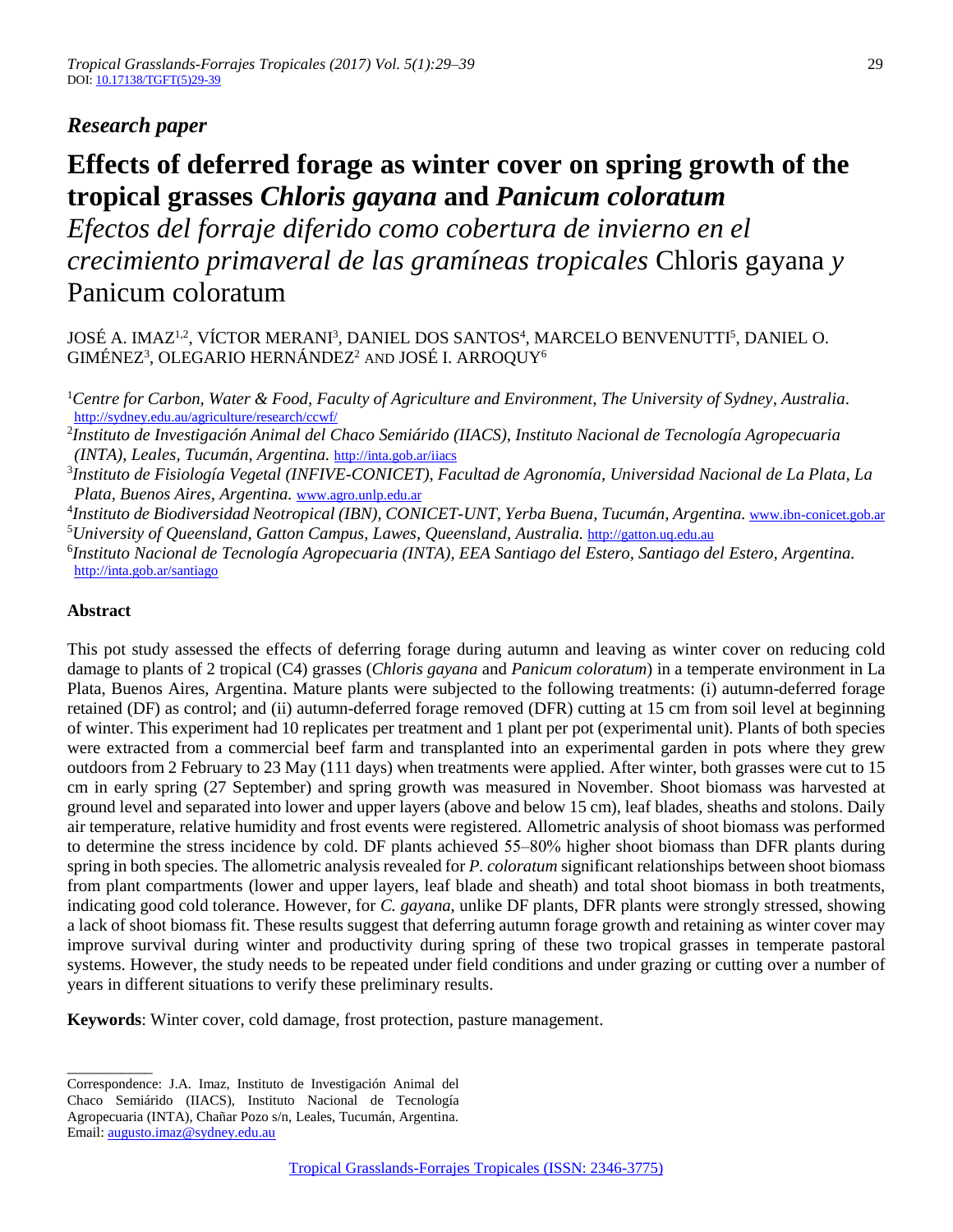#### **Resumen**

En La Plata, Buenos Aires, Argentina, en un experimento en macetas a aire libre (condiciones de luz y temperatura naturales) se evaluó el efecto del forraje diferido como cobertura invernal en 2 gramíneas tropicales C4 (*Chloris gayana* y *Panicum coloratum*). Plantas adultas fueron extraídas de un establecimiento ganadero, trasplantadas a macetas en un jardín experimental y, después de crecer durante 111 días, sometidas el 23 de Mayo a los tratamientos: (1) control [sin remoción del forraje diferido de otoño (DF)]; y (2) remoción del forraje diferido de otoño (DFR) después de un corte a 15 cm del suelo. Se utilizaron 10 repeticiones por tratamiento y una planta por maceta (unidad experimental). Las plantas fueron cosechadas el 27 de Septiembre (después del invierno) y nuevamente en Noviembre, mediante corte a ras del suelo, para medir la biomasa del rebrote primaveral en los estratos superior (>15 cm) e inferior (<15 cm sobre el suelo), láminas, vainas y estolones. Se realizó un análisis alométrico para dilucidar la incidencia del estrés por frio y se registraron la temperatura del aire, la humedad relativa y la ocurrencia de heladas. Las plantas con forraje diferido alcanzaron una mayor biomasa (55‒80%) que aquellas con remoción del forraje. *Panicum coloratum* mostró un ajuste significativo entre la biomasa total y la biomasa de los diferentes estratos para ambos tratamientos, mostrando buena tolerancia al estrés por frio. Por otro lado, *C. gayana* mostró falta de ajuste de la biomasa y un mayor estrés por la remoción del forraje, mientras que las plantas sin remoción presentaron menor daño por frío y un mayor ajuste. La cobertura invernal del forraje diferido podría mejorar la productividad y supervivencia de estas especies forrajeras cuando son utilizadas en sistemas pastoriles templados. Estos resultados preliminares deben ser evaluados en condiciones de campo durante un mayor número de años, considerando diferentes estrategias de pastoreo.

**Palabras clave**: Cobertura invernal, daño por frío, manejo de pasturas, protección de heladas.

#### **Introduction**

The successful introduction of new forage species into grassland ecosystems or cultivated pasture systems depends on successful establishment, persistence and forage productivity (Baron and Bélanger 2007). In temperate and subtropical areas, tropical (C4) grasses have the potential to increase forage production during summer, when growing conditions are not ideal for C3 temperate grasses (Davies and McNaughton 1980; Johnston 1996; Crush and Rowarth 2007). As well as having better growth potential, some tropical grasses have shown good adaptation to saline soils (Loch et al. 2004), drought conditions (Pitman 2001), soils with low or high pH (Robinson et al. 1993), infertile soils (Loch 1980), seasonal flooding (Baruch 1994; Imaz et al. 2015a) and other environmental stresses, whereas temperate grasses showed poor persistence (Crush and Rowarth 2007). However, most tropical grasses are seriously adversely affected by winter frost, as a result of sub-zero temperatures (freezing stress). Even at temperatures in the range 0–15 °C (chilling stress) (Ivory 1975; Ludlow 1980; Anderson and Wu 2011), these species show little or no growth (Sage and Pearcy 2000). When suboptimal temperatures are recorded for extended periods (i.e. 2–6 months), significant tissue damage and subsequent plant death can occur (Ludlow 1980; Márquez et al. 2006).

Given the constraints to growth of warm-season grasses imposed by temperate climatic conditions, only those tropical grasses able to tolerate and to survive under winter temperatures, especially minimum temperatures, are likely to become useful. *Chloris gayana* (Rhodes grass) and *P. coloratum* (Klein grass) are C4 grasses of African tropical and subtropical origin (Cook et al. 2005), that have been incorporated in pastures in lowland areas of humid grasslands and cultivated pastures in temperate livestock systems (Loch et al. 2004; Tischler and Ocumpaugh 2004; Crush and Rowarth 2007; Imaz et al. 2012, 2015a). Over recent years this introduction has been facilitated by the extended warm summers and less restrictive winters (i.e. higher minimal temperatures and less risk of frost) resulting from global warming (Long 1999; IPCC 2006; Chapman et al. 2012). Both grasses are cultivated in the United States (Texas), Africa, Australia, Japan, South America and under irrigation in the Middle East (Boschma et al. 2008). They are regarded as tolerant of soil salinity and drought (Dear et al. 2008) and grow satisfactorily in areas experiencing flooding (Boschma et al. 2008). *Chloris gayana* and *P. coloratum* have a lower critical daily mean temperature threshold for growth (8 ºC) than other tropical grasses like *Pennisetum ciliare* (syn. *Cenchrus ciliaris*) and *Megathyrsus maximus* (syn. *Panicum maximum*).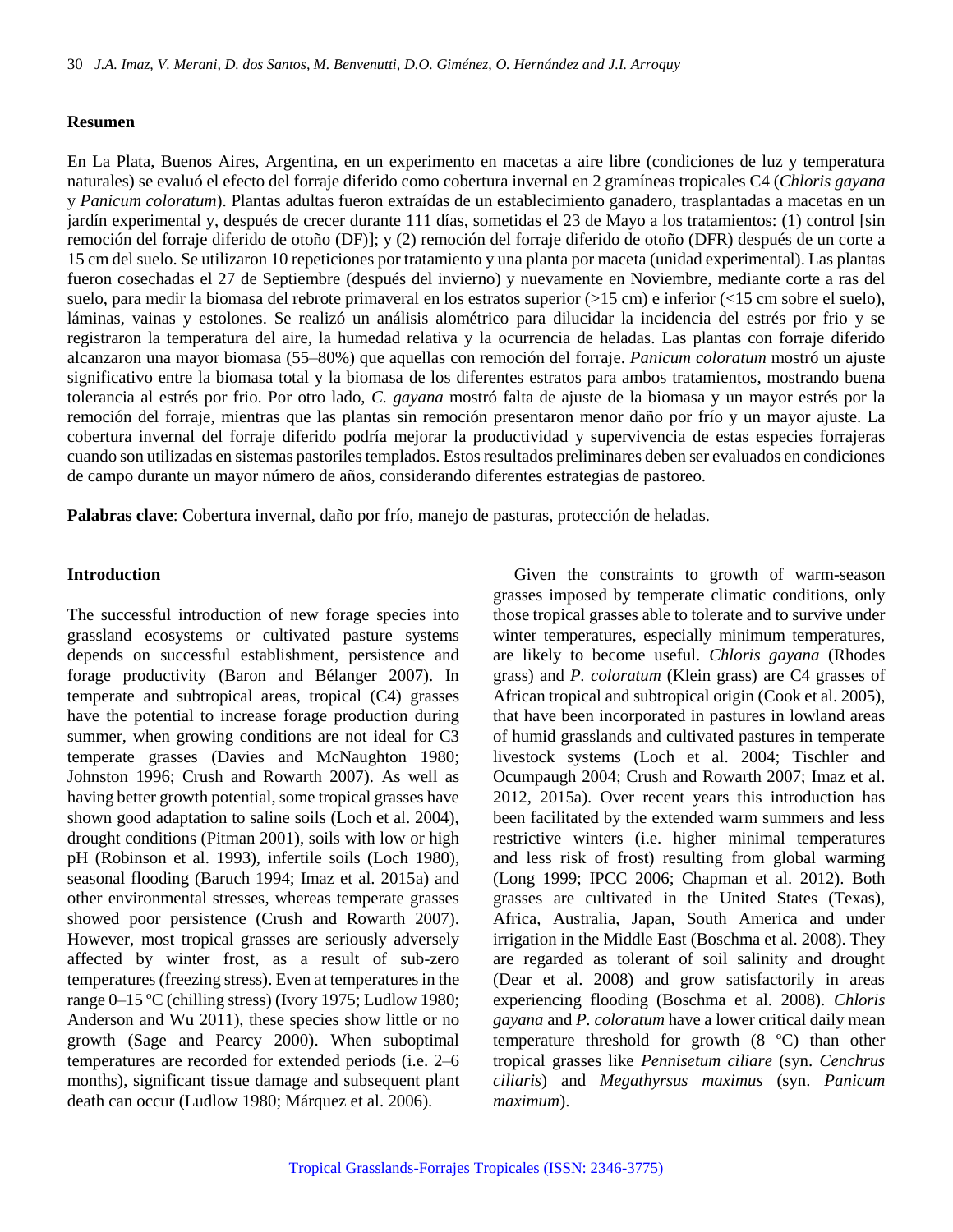While *C. gayana* demonstrates high frost tolerance at plant level and medium tolerance at leaf level, *P. coloratum* has shown a higher ability to maintain its leaves active (tolerance at leaf level) during winter than other tropical grasses (Ludlow 1980). However, leaves of both grasses are damaged at temperatures below -2 ºC to -3 ºC, mainly with high air humidity, and plants are killed by temperatures about -10 ºC. In this sense, while cold tolerance has a major impact on where the species can grow, grazing management designed to protect plants from the direct physical damage of frost and low temperatures could enhance their utilization. We hypothesize that, while making adequate use of the pasture during the growing season, allowing accumulation of forage in late summer and autumn to provide herbage cover in winter (deferred forage) could help to improve pasture survival in winter and productivity in the following spring.

Thus, the aim of this study was to test this hypothesis by evaluating the effects of autumn-deferred forage as winter cover on growth of *P. coloratum* and *C. gayana* in spring under temperate environmental conditions in a pot study. A positive outcome could allow grazing management strategies to be devised to minimize the impact of cold winter temperatures on spring growth. To the best of our knowledge, this is the first attempt to assess the effects of autumn-deferred forage on spring growth of different plant components of these grass species.

#### **Materials and Methods**

#### *Experimental details*

*Chloris gayana* (cv. Finecut; Rhodes grass) and *Panicum coloratum* (cv. Klein) plants were extracted from a commercial beef farm located in Chascomús (35°34'42.9" S, 58°0'49.9" W), Buenos Aires province, Argentina, and transplanted into 15 L plastic pots (1 mature plant per pot) filled with a mixture of sand with top soil (1:2) from a lowland grassland of the Flooding Pampa of Argentina (organic carbon 3.3%; further details in Soriano 1991). There were 10 replicates. Pots were transferred to the experimental garden of INFIVE, the Plant Physiology Institute of La Plata National University, Buenos Aires (34°55'7" S, 57°57'17" W; 45 masl). In order to avoid nutrient limitation, plants were fertilized with diammonium phosphate (dose equivalent to 150 kg/ha) 10 days after transplanting. Randomly arranged plants grew outdoors for 4 months from late summer (2 February) until late autumn (23 May), when they were subjected to

the following treatments: (i) Control, autumn-deferred forage retained (DF); and (ii) autumn-deferred forage removed (DFR) at 15 cm from top soil. This cutting height corresponds with pasture height at high-intensity grazing or cutting for hay, both of which are common farm practices in late autumn (Chaparro et al. 1995; Sollenberger et al. 2004). All pots were kept at field capacity during the study and plants allowed to grow during winter. In order to promote plant regrowth in early spring, plants were cut again at 15 cm height on 27 September and then allowed to grow during spring. The final harvest was performed when 50% of tillers showed evidence of reproductive structures (Flores et al. 1993), which occurred after 53 (20 November) and 35 (2 November) days for *C. gayana* and *P. coloratum*, respectively.

Daily maximum, minimum and mean air temperatures and relative humidity (RH) were registered by a micrometeorological station located in the experimental garden. Daily mean air temperature and RH were used to calculate the air vapor pressure deficit (VPD; Figure 1) in order to characterize the air evaporative demand during the experimental periods, i.e. late autumn, winter and spring.

#### *Biomass responses*

Shoot dry matter biomass of initial plants was determined at the beginning of the experiment, when treatments were applied (23 May). At the end of spring growth (20 November and 2 November for Rhodes grass and Klein grass, respectively) plants were harvested by cutting at ground level (final harvest) and biomass determined. Biomass from both early winter (only DFR plants) and spring cuts (both species) was registered and used to calculate the total shoot biomass accumulation, considering both cuts (early winter and spring) and the final harvest. Shoot biomass was separated into upper and lower layers (above and below 15 cm) as recorded in previous grazing studies (Imaz et al. 2015b). Stolons were separated only in *C. gayana*. Subsequently, shoot biomass was divided into leaf blades and sheaths. There was no root accumulation at the bottom of the pots at the final harvest, which suggested no potential constraints on plant growth due to pot size (Poorter et al. 2012).

#### *Statistical analysis*

Shoot biomass data were analyzed separately for each harvest by using Student's T-test  $(P<0.05)$ .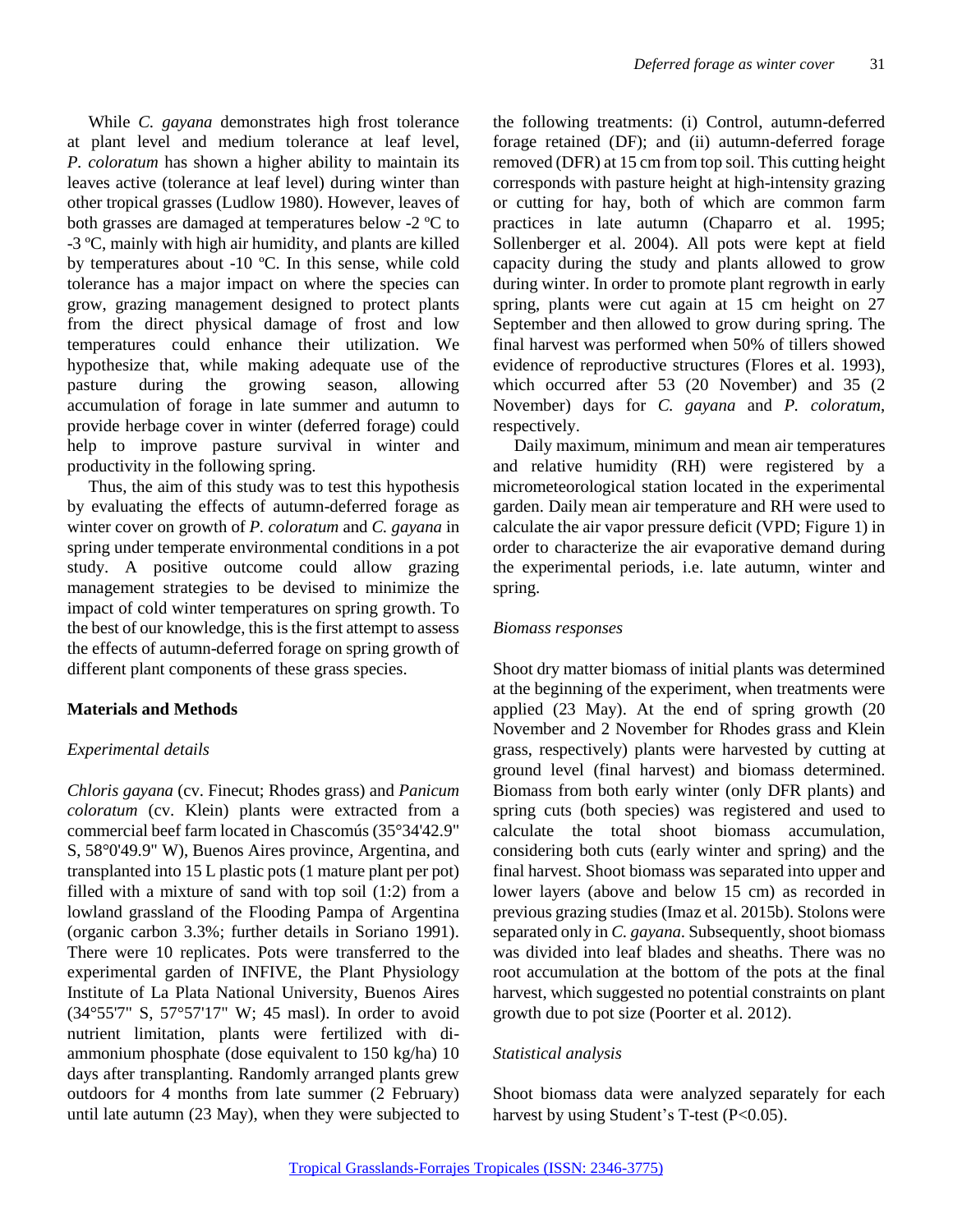The relationships between total shoot biomass and: (i) lower layer biomass; (ii) upper layer biomass; (iii) sheath biomass; and (iv) leaf blade biomass, were studied through linear regression using log-transformed data (Poorter and Nagel 2000). Slope tests were carried out to compare these relationships among treatments. Whenever slopes and intercepts among linear adjustments did not differ, data were pooled and a single linear equation was presented. Shoot biomass results are presented as non-transformed means  $(\pm$  standard errors) of 10 replicates. Allometric analysis was used to determine whether shoot biomass differences among plant compartments were due to a size reduction or changes in biomass allocation.

#### **Results**

The experimental period extended from late autumn to spring, showing average daily minimum temperature of  $7.8 \pm 5.6$  °C, average daily maximum temperature of 18.5  $\pm$  5.1 °C and daily mean temperature of 12.8  $\pm$  4.8 °C. During the experiment, 13 frost events were recorded, when minimum temperature was lower than 0 °C (between -0.2 and -3.9 ºC). The atmospheric evapotranspirative demand, estimated through the air vapor pressure deficit, gradually increased till spring, ranging from 0.42 to 2.10 kPa (mean of 1.10 kPa; Figure 1). In addition, average daily temperatures by month from 2 February to 23 May were 21.7, 20.1, 16.8 and 12.4 ºC for February, March, April and May, respectively.



**Figure 1**. Daily maximum, mean and minimum air temperatures (upper panel) and air vapor pressure deficit (VPD, lower panel) during the study. (\*1) Deferred forage cut (autumn); (\*2) Early spring cut.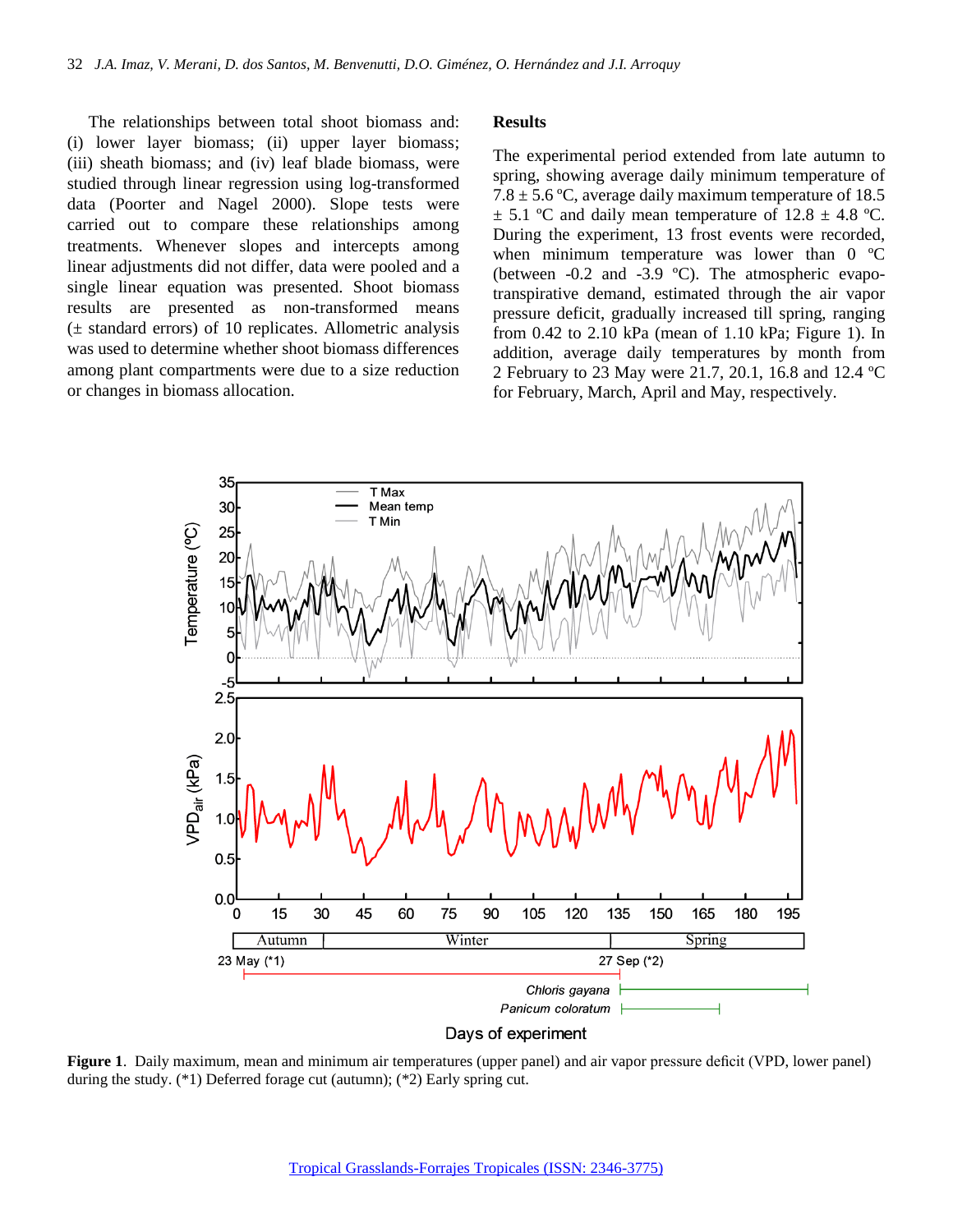Plants that retained autumn-deferred forage during winter (DF) attained a higher shoot biomass (*C. gayana,* P<0.01; *P. coloratum,* P<0.05) following spring growth than plants whose deferred forage was removed at the beginning of winter (DFR). This effect was expressed in both species with average increases of 55 and 83% in *C. gayana* and *P. coloratum*, respectively (Figure 2). Noticeably, no plants died throughout the course of the experiment. The change in shoot biomass occurred only in the lower biomass layer in *C. gayana* (lower layer, P<0.05; upper layer, P=0.73) and in both layers in *P. coloratum* (lower layer, P<0.01; upper layer, P<0.01) (Figure 2A). The biomass of stolons in *C. gayana* was not affected by the removal of deferred forage (P>0.05). Total shoot biomass accumulated during the experimental period including growth in spring, winter and that removed at the beginning of the experiment (DFR treatment only), was 53 and 80% higher in *C. gayana* and *P. coloratum,* respectively, for the treatment where deferred forage was retained (Figure 2B).



**Figure 2**. **A)** Shoot dry matter biomass after spring growth of *Chloris gayana* and *Panicum coloratum* plants, allowed to grow during autumn and then subjected to deferred forage removal at beginning of winter (DFR) or left as control plants (DF), then cut in early spring. Forage is divided into upper layer (black bars, >15 cm), lower layer (white bars, <15 cm) and stolons (shaded bars, *C. gayana* only). **B)** Cumulative shoot dry matter biomass during the experiment, including spring growth (black bars), removed autumn forage and early spring cut (DFR plants) and early spring cut (DF plants) (white bars) and initial plant biomass (IP). Within plant species and components, bars with different letters are significantly different based on Student's T-test. Values are means and s.e. based each on 10 replicates at each harvest.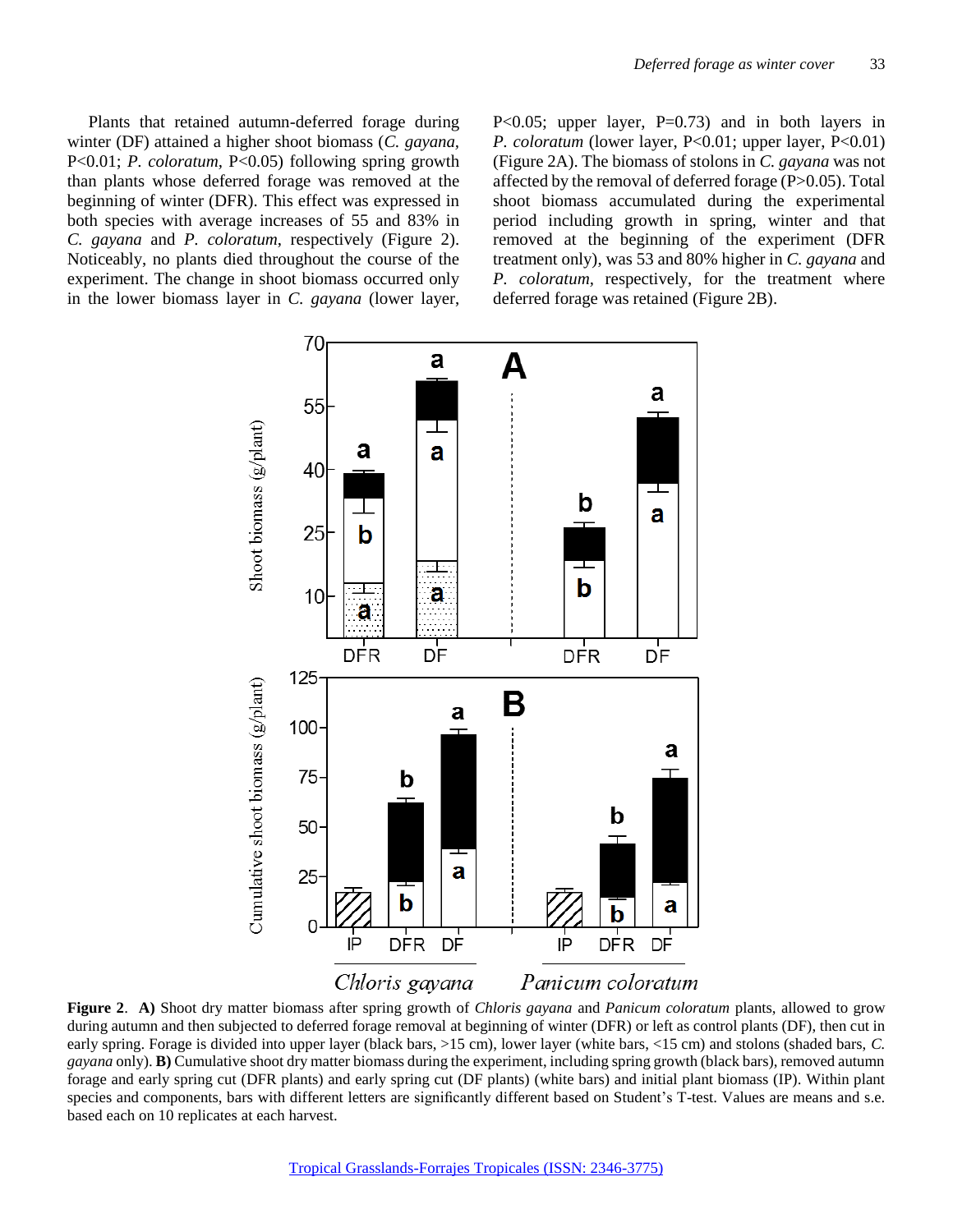The relationships between the biomass located in different plant layers (upper and lower) and both blade and sheath biomass were studied in correlations with total shoot biomass during spring growth. There were significant linear relationships (Table 1, R values higher than 0.80) between accumulated biomass (logtransformed data) of both layers (above and below 15 cm) and total shoot biomass (Figure 3, left panel) in *C. gayana*

exposed to the DF treatment. No linear relationships between measurements of biomass were found in plants in which deferred forage was removed (DFR) in this species (Figure 3, empty points; Table 1, R values lower than 0.17). The situation with *P. coloratum* was different, since there were significant linear relationships for both treatments across all compartments (Figure 3, right panel; Table 1).



**Figure 3**. Allometric relationships between Ln of total shoot biomass at the end of spring and: (i) Ln of lower layer biomass, (ii) Ln of upper layer biomass, (iii) Ln of sheath biomass and (iv) Ln of leaf blade biomass of *Chloris gayana* and *Panicum coloratum* plants subjected to deferred forage removal at the beginning of winter (open symbols, DFR) and control plants (closed symbols, DF). Note: when slopes and intercepts among fitted regression lines did not differ, data were pooled and a single regression line for both species is presented for clarity, i.e. for *P. coloratum*.

[Tropical Grasslands-Forrajes Tropicales \(ISSN: 2346-3775\)](http://www.tropicalgrasslands.info/)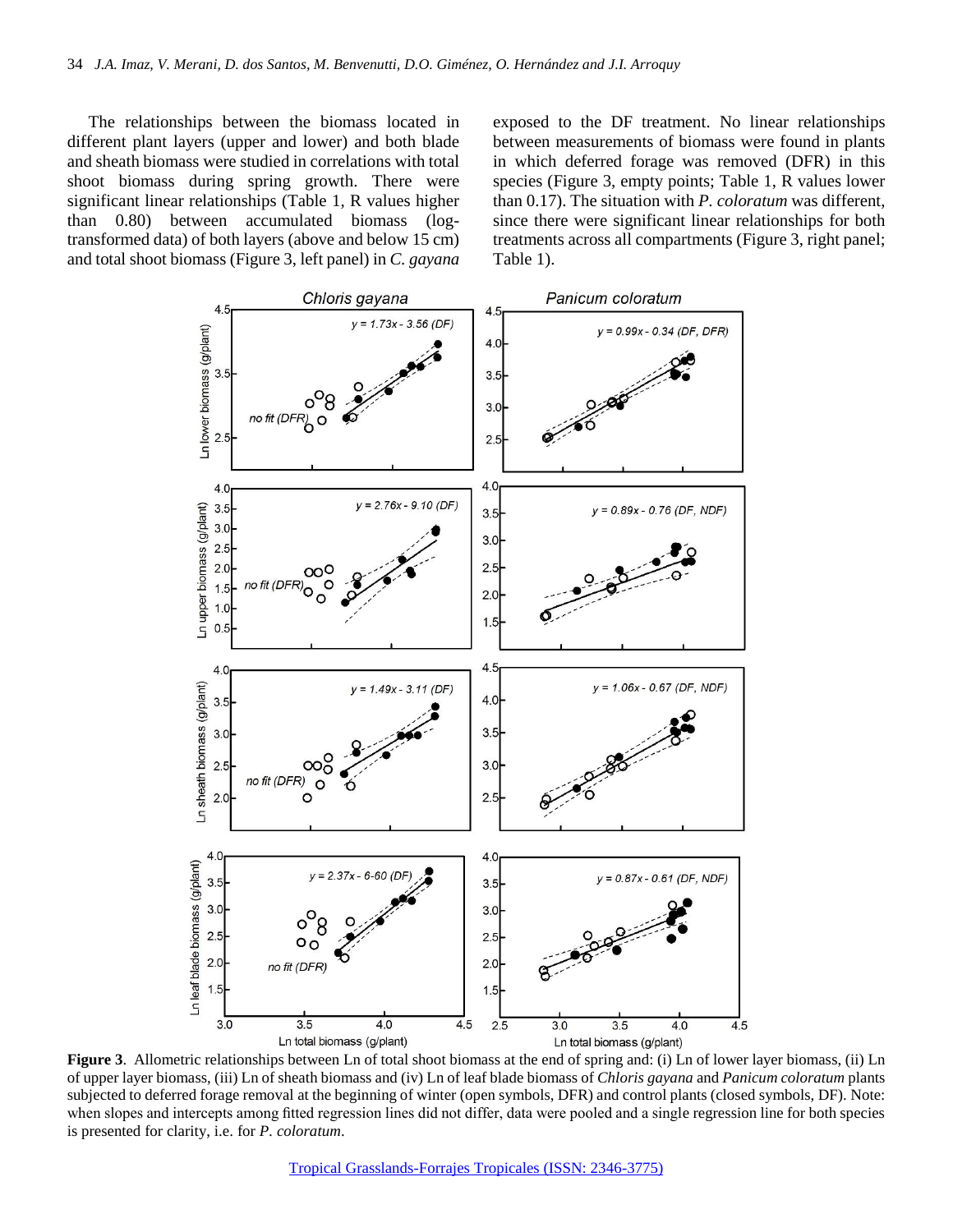| Table 1. Relationships between Ln of total shoot biomass and: (i) Ln of lower layer biomass, (ii) Ln of upper layer biomass, (iii)               |
|--------------------------------------------------------------------------------------------------------------------------------------------------|
| Ln of sheath biomass and (iv) Ln of leaf blade biomass of <i>Chloris gayana</i> and <i>Panicum coloratum</i> plants subjected to deferred forage |
| removal at the beginning of winter (DFR) and control plants (DF) (Slopes $\pm$ s.e.). $R^2$ values and F values are presented for each fitted    |
| regression line.                                                                                                                                 |

|                     | Slope              |                   | F            |              |            | $R^2$ |  |
|---------------------|--------------------|-------------------|--------------|--------------|------------|-------|--|
|                     | <b>DFR</b>         | DF                | <b>DFR</b>   | DF           | <b>DFR</b> | DF    |  |
| Chloris gayana      |                    |                   |              |              |            |       |  |
| Lower layer biomass | $0.739 \pm 0.726$  | $1.732 \pm 0.163$ | 1.037 NS     | $112.60$ *** | 0.147      | 0.949 |  |
| Upper layer biomass | $-0.196 \pm 1.027$ | $2.760 \pm 0.514$ | $0.036$ NS   | $28.73$ **   | 0.001      | 0.827 |  |
| Sheath biomass      | $0.970 \pm 0.873$  | $1.494 \pm 0.226$ | 1.234 NS     | 43.42 ***    | 0.170      | 0.878 |  |
| Leaf blade biomass  | $-0.406 \pm 0.973$ | $2.379 \pm 0.183$ | 0.173 NS     | $168.90$ *** | 0.028      | 0.965 |  |
| Panicum coloratum   |                    |                   |              |              |            |       |  |
| Lower layer biomass | $1.047 \pm 0.078$  | $1.075 \pm 0.108$ | $175.70$ *** | $99.04$ ***  | 0.961      | 0.942 |  |
| Upper layer biomass | $0.820 \pm 0.149$  | $0.697 \pm 0.176$ | $30.27$ **   | $15.69**$    | 0.834      | 0.723 |  |
| Sheath biomass      | $1.041 \pm 0.112$  | $1.048 \pm 0.106$ | $86.14$ ***  | 97.24 ***    | 0.924      | 0.941 |  |
| Leaf blade biomass  | $1.180 \pm 0.144$  | $0.886 \pm 0.233$ | $66.79$ ***  | $14.37$ ***  | 0.917      | 0.705 |  |

#### **Discussion**

The presence of the standing deferred forage during winter produced a positive effect on plant regrowth of both species during spring that could be a result of maintaining the viability of meristems, which produce new vegetative growth after winter, and protecting stem bases from cold (Ferro et al. 2015). Tropical grasses grow very slowly under cool temperatures, as a result of markedly low rates of leaf formation, leaf expansion and photosynthesis (Moore et al. 2004). Since grass regrowth depends mainly on current carbon assimilation (Schnyder and Visser 1999), stem bases are important as a reserve compartment of non-structural carbohydrates (NSC). After the cool season, when tropical grasses begin to grow, these reserves are the main source of carbon until leaves appear and rates of photosynthesis increase as the warm season progresses (de Visser 1997). Some studies with tropical grasses suggest that seasonal variation in the allocation of photo-assimilates is a mechanism used by plants to ensure their survival during winter. Carvalho et al. (2001) observed that *Cynodon* spp. plants increased the NSC in root bases from mid-spring, while NSC in the base of stems began to decrease as a result of plant growth. In this experiment, removing the deferred forage in early winter possibly promoted vegetative growth at this time, reducing reserves which had accumulated in stem bases during the previous growing season (Ferro et al. 2015). Therefore, DFR plants could have faced winter and early spring with lower stem-base reserves than DF plants.

Regarding the physical effects of herbage cover, we hypothesize that deferred forage may protect plant meristems from the pernicious action of frosts, allowing them to largely remain viable. Thus, the physical barrier provided by deferred grass creates a microenvironment, which safeguards the active meristems from the cold temperatures (Davies and McNaughton 1980). In fact, temperature measurements carried out on stem bases (between 3 and 5 cm above soil surface) support this hypothesis, showing that temperatures recorded in DF plants were  $1-3$  °C higher than those in DFR plants, where air temperatures were below zero (data not shown). Since active plant meristems are sinks of C and N compounds and more relevant than roots (Wardlaw 1990), DF plants might be able to achieve a rapid transition when temperatures increase in spring, and utilize the stored nutrients to produce early spring growth.

Spring regrowth differences between species could be associated with the better cold tolerance of *P. coloratum,* which suffered less death of tissues during winter. This species achieved faster regrowth than *C. gayana* due to its ability to retain more green leaf area at the commencement of spring (Kobayashi et al. 1978). Despite the temperature increase during spring and resulting response in shoot biomass, temperatures had not reached optimal values for maximum growth. This is one possible reason why statistically significant differences in biomass in the upper layer between treatments in *C. gayana* were not observed. Sustaining plant activity, even if rates of photosynthesis are low, could contribute to preserving NSC reserves located in the roots/crown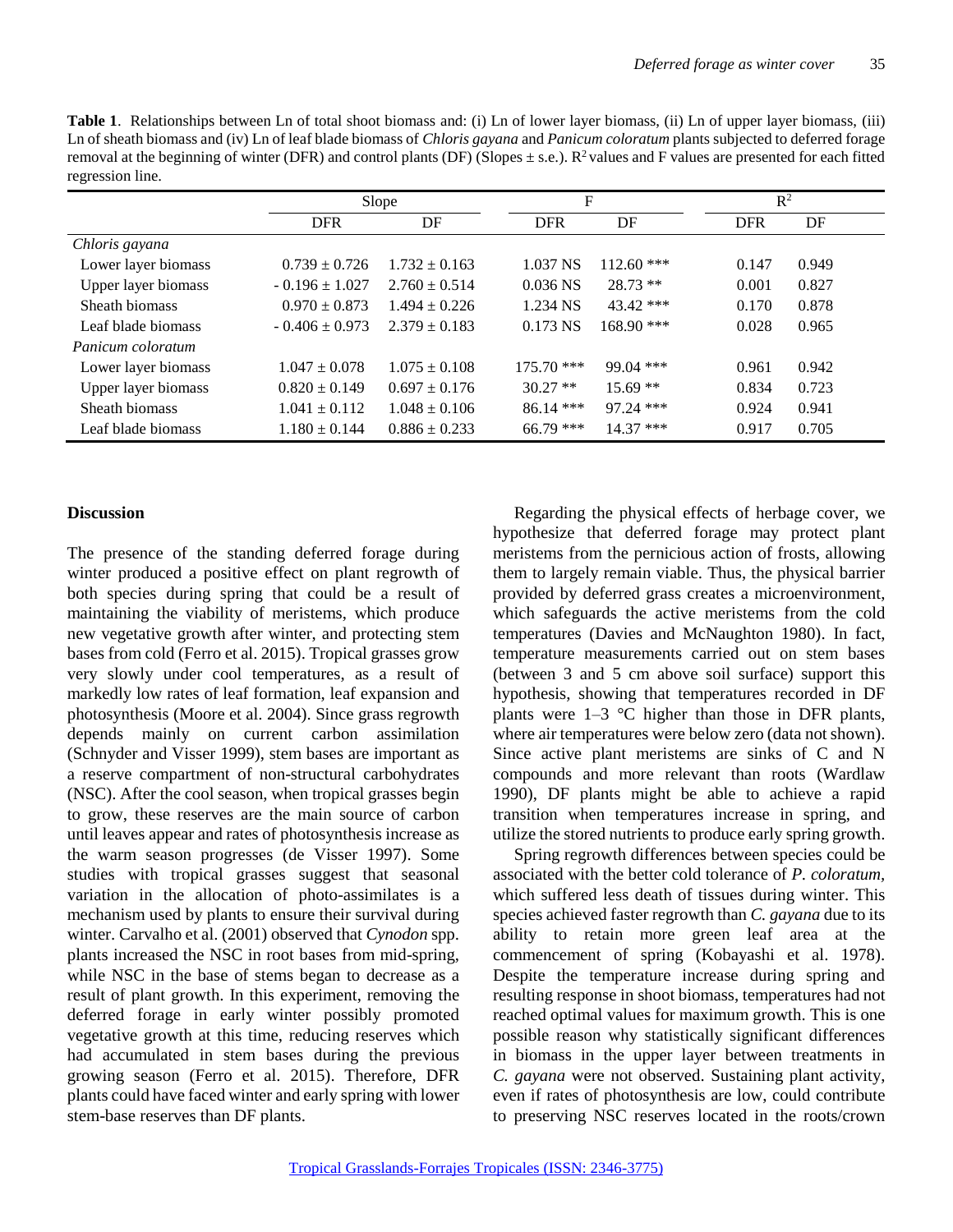fraction (top 5 cm of roots and 2.5 cm above-ground stubble) during cold winter conditions. Previous studies have shown that *Brachiaria decumbens* could increase NSC reserves by maintaining plant activity during less restrictive winter conditions in a tropical climate (Andrade and Marques Neto 1989; Soares Filho 1991), while NSC reserves in *Cynodon* spp. declined in order to ensure vital functions of tissues, when reduction in leaf area was severe as a result of a hard winter in mid-west USA (Missouri) (Dunn and Nelson 1974). Additionally, structures like stolons or rhizomes are important for the survival of tropical grasses which lack hardy aerial shoots, because their location is generally near soil level where temperatures are warmer (Davies and McNaughton 1980). Biomass of stolons was not reduced in either DF or DFR *C. gayana* plants; this finding could be important not only in terms of winter plant survival but also for pasture recovery during the warm season.

The practice of retaining deferred forage to reduce cold damage under freezing conditions proved effective in *C. gayana.* While *C. gayana* plants, where deferred forage was removed (DFR treatment), suffered significant death of shoot biomass and were strongly stressed, DF plants showed a considerable proportion of green foliage in the lower layer. On the other hand, *P. coloratum* was able to maintain green foliage on almost whole plants during the cool season in both treatments. Although high cardinal base temperature can be the factor limiting winter growth of tropical grasses to minimal levels, water deficit can be a limiting factor in areas where a marked dry season coincides with the cool season (Jones 1985; Pearson et al. 1985). Accumulation of shoot biomass in late autumn and winter in both species was considerable and was greater under grass deferral (Figure 2B, white bars). However, it is important to mention that the rate of growth in spring was much greater than in winter (see dates in experimental details and Figure 1). The presence of adequate soil moisture during the study probably resulted in pasture growth mainly in late autumn and early spring, when no frost events were recorded (Figure 1, T min line). Other studies (Kobayashi et al. 1978; Ostrowski and Fay 1979; Tischler and Ocumpaugh 2004) under high water availability (rainfall) in southeast Queensland (Australia) found that *P. coloratum* produced forage growth longer into winter than other tropical grasses.

In tropical and subtropical climates with a marked dry winter season, soil moisture conditions are usually inadequate to support pasture growth, but soil moisture is often adequate in temperate climates (Soriano et al. 1991). This can have a positive impact on productivity because grass response to environmental stresses depends not only

on the plant's tolerance of the actual event, but also on the ability to grow after the stress is removed, when water supplies could be adequate for growth (Striker 2008). Studies that analyze growth patterns and water use efficiency in tropical pastures under temperate climates are scarce or even non-existent. The fact that DF plants produced more shoot biomass than DFR plants as well as suffering reduced green leaf death should contribute to identifying management strategies to allow tropical plants to cope better under hard winter conditions. Thus, producing leafy pastures for utilization during the warm season, when forage quality and availability are high, and resting pastures during the cool season, when herbage protects plants from cold and forage quality is low, could be an effective alternative management strategy (see also O´Reagain et al. 2009).

Poorter and Nagel (2000) highlighted the importance of incorporating allometric analysis in order to study biomass allocation under different stress conditions, as many morphological and biomass ratios change based on plant size. Some factors could affect plant growth rate, but not affect biomass allocation to different structures at a given size. This allometric analysis identified that *C. gayana* was severely stressed in winter, when deferred forage was removed (absence of fitted data, Figure 3), while DF plants of this species were not. We associate the lack of fit between total plant biomass accumulation and different plant compartments with a stressful condition for plant growth in DFR plants (Figure 3, left panels; Table 1, R values). On the other hand, *P. coloratum* showed a good fit in both treatments supporting previous statements about the good tolerance of this species to these experimental conditions (Figure 3, right panels; Table 1, R values). An allometric analysis in *P. coloratum* subjected to other environmental stress (complete flooding) showed a strong correlation among shoot biomass reductions, oxidative stress and the absence of fit (Imaz et al*.* 2012). Similarly, Kollmann et al. (2002) reported that some allometric relationships were radically altered in the ornamental species, *Kochia scoparia*, in response to over-crowding. These findings agree with previous studies, which demonstrated that *P. coloratum*  can tolerate both moderate chilling and freezing stresses, when used as cultivated forage in temperate livestock systems.

#### **Conclusion**

The results obtained in this experiment appear significant for the ecophysiology and grazing management of these tropical grasses. This pot study showed a positive effect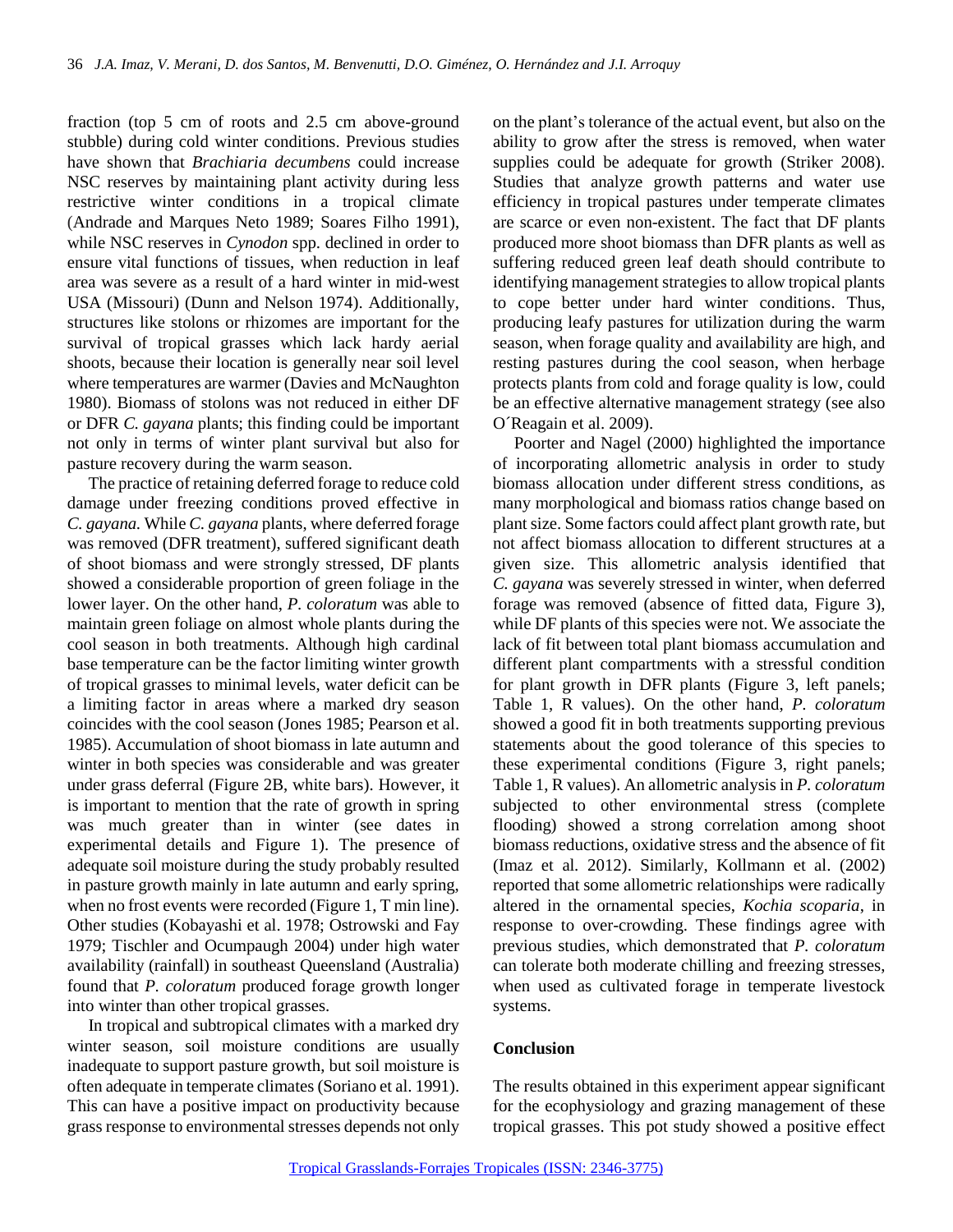on spring growth of retaining forage accumulated during autumn as winter cover. In this sense, *P. coloratum* was less stressed than *C. gayana* as reflected in reduced foliage damage and increased shoot biomass accumulation during spring growth, as the allometric analysis has shown. We suggest the following grazing management strategies should be tested for these tropical grasses in temperate environments where frosts occur: (i) allow forage to accumulate in autumn and do not graze or cut it during winter (especially between the first and last frost events) in order to reduce the damage caused by cold and to achieve faster spring regrowth; (ii) commence grazing or cutting in late spring or early summer when temperatures increase and shoot biomass is fully recovered. These strategies need to be verified under field conditions with grazing animals or cutting before recommendations are made to farmers. Future work should also examine forage availability and quality at different times of the year, as part of a temperate pastoral system.

#### **References**

- Anderson JA; Wu YQ. 2011. Freeze tolerance of forage bermudagrasses. Grass and Forage Science 66:449–452. DOI: [10.1111/j.1365-2494.2011.00802.x](http://dx.doi.org/10.1111/j.1365-2494.2011.00802.x)
- Andrade IF; Marques Neto J. 1989. Efeito da carga animal sobre os níveis de carboidratos solúveis e pesos seco da base do colmo, base do caule e sistema radicular de *Brachiaria decumbens*. Revista da Sociedade Brasileira de Zootecnia 18:426–431.
- Baruch Z. 1994. Responses to drought and flooding in tropical forage grasses. I. Biomass allocation, leaf growth and mineral nutrients. Plant and Soil 164:87–96. DOI: [10.1007/bf00010114](http://dx.doi.org/10.1007/bf00010114)
- Baron VS; Bélanger G. 2007. Climate and forage adaptation. In: Barnes RF; Nelson CJ; Moore KJ; Collins M, eds. Forages: The science of grassland agriculture, Vol. II. Sixth Edn. Blackwell Publishing, Oxon, UK. p. 83–104.
- Boschma SP; Lodge GM; Harden S. 2008. Herbage mass and persistence of pasture legumes and grasses at two potentially different saline and waterlogging sites in northern New South Wales. Australian Journal of Experimental Agriculture 48:553–567. DOI: [10.1071/EA07115](http://dx.doi.org/10.1071/EA07115)
- Carvalho CA; Silva SC da; Sbrissia AF. 2001. Carboidratos não estruturais e acúmulo de forragem em pastagens de *Cynodon* spp. sob lotação contínua. Scientia Agricola 58:667–674. DOI: [10.1590/S0103-90162001000400003](http://dx.doi.org/10.1590/S0103-90162001000400003)
- Chaparro CJ; Sollenberger LE; Jones CS. 1995. Defoliation effects on 'Mott' Elephantgrass productivity and leaf percentage. Agronomy Journal 87:981–985. DOI: [10.2134/](http://dx.doi.org/10.2134/agronj1995.00021962008700050034x) [agronj1995.00021962008700050034x](http://dx.doi.org/10.2134/agronj1995.00021962008700050034x)
- Chapman SC; Chakraborty S; Dreccer MF; Howden SM. 2012. Plant adaptation to climate change – opportunities and priorities in breeding. Crop & Pasture Science 63:251–268. DOI: [10.1071/cp11303](http://dx.doi.org/10.1071/cp11303)
- Cook BG; Pengelly BC; Brown SD; Donnelly JL; Eagles DA; Franco MA; Hanson J; Mullen BF; Partridge IJ; Peters M; Schultze-Kraft R. 2005. Tropical forages: An interactive selection tool. Web tool. CSIRO, DPI&F (Qld), CIAT and ILRI, Brisbane, Australia. (Available at: [www.](http://www.tropicalforages.info/) [tropicalforages.info\)](http://www.tropicalforages.info/).
- Crush JR; Rowarth JS. 2007. The role of  $C_4$  grasses in New Zealand pastoral systems. New Zealand Journal of Agricultural Research 50:125-137. DOI: [10.1080/](http://dx.doi.org/10.1080/00288230709510287) [00288230709510287](http://dx.doi.org/10.1080/00288230709510287)
- Davies LJ; McNaughton KG. 1980. Effect of winter herbage cover on survival and spring growth of tropical grasses in a temperate environment. New Zealand Journal of Agricultural Research 23:331-337. DOI: [10.1080/](http://dx.doi.org/10.1080/00288233.1980.10425364) [00288233.1980.10425364](http://dx.doi.org/10.1080/00288233.1980.10425364)
- Dear BS; Reed KFM; Craig AD. 2008. Outcomes of the search for new perennial and salt tolerant pasture plants for southern Australia. Australian Journal of Experimental Agriculture 48:578–588. DOI: [10.1071/EA07118](http://dx.doi.org/10.1071/EA07118)
- de Visser H. 1997. Nutrient fluxes in splanchnic tissue of dairy cows: Influence of grass quality. Journal of Dairy Science 80:1666–1673. [DOI: 10.3168/jds.S0022-0302\(97\)76098-3](http://dx.doi.org/10.3168/jds.S0022-0302(97)76098-3)
- Dunn JH; Nelson CJ. 1974. Chemical changes occurring in three Bermudagrass turf cultivars in relation to cold hardiness. Agronomy Journal 66:28–31. DOI: [10.2134/](http://dx.doi.org/10.2134/agronj1974.00021962006600010008x) [agronj1974.00021962006600010008x](http://dx.doi.org/10.2134/agronj1974.00021962006600010008x)
- Ferro MM; Zanine AM; Ferreira DJ; Souza AL de; Geron LJV. 2015. Organic reserves in tropical grasses under grazing. American Journal of Plant Sciences 6:2329-2338. DOI: [10.4236/ajps.2015.614236](http://dx.doi.org/10.4236/ajps.2015.614236)
- Flores JA; Moore JE; Sollenberger LE. 1993. Determinants of forage quality in Pensacola bahiagrass and Mott elephantgrass. Journal of Animal Science 71:1606–1614. (Available at[: www.ncbi.nlm.nih.gov/pubmed/8392049\)](http://www.ncbi.nlm.nih.gov/pubmed/8392049).
- Imaz JA; Giménez DO; Grimoldi AA; Striker GG. 2012. The effects of submergence on anatomical, morphological and biomass allocation responses of tropical grasses *Chloris gayana* and *Panicum coloratum* at seedling stage. Crop & Pasture Science 63:1145–1155. DOI: [10.1071/CP12335](http://dx.doi.org/10.1071/CP12335)
- Imaz JA; Giménez DO; Grimoldi AA; Striker GG. 2015a. Ability to recover overrides the negative effects of flooding on growth of tropical grasses *Chloris gayana* and *Panicum coloratum*. Crop & Pasture Science 66:100–106. DOI: [10.1071/CP14172](http://dx.doi.org/10.1071/CP14172)
- Imaz JA; Dos Santos D; Hernández O; Radrizzani A; Arroquy JI. 2015b. Effect of supplementation frequency on forage utilization by heifers grazing a tropical pasture during the dry season. Proceedings of the XXIII International Grassland Congress, New Delhi, India, 2015. (Available at: [http://goo.gl/hc4sYp\)](http://goo.gl/hc4sYp).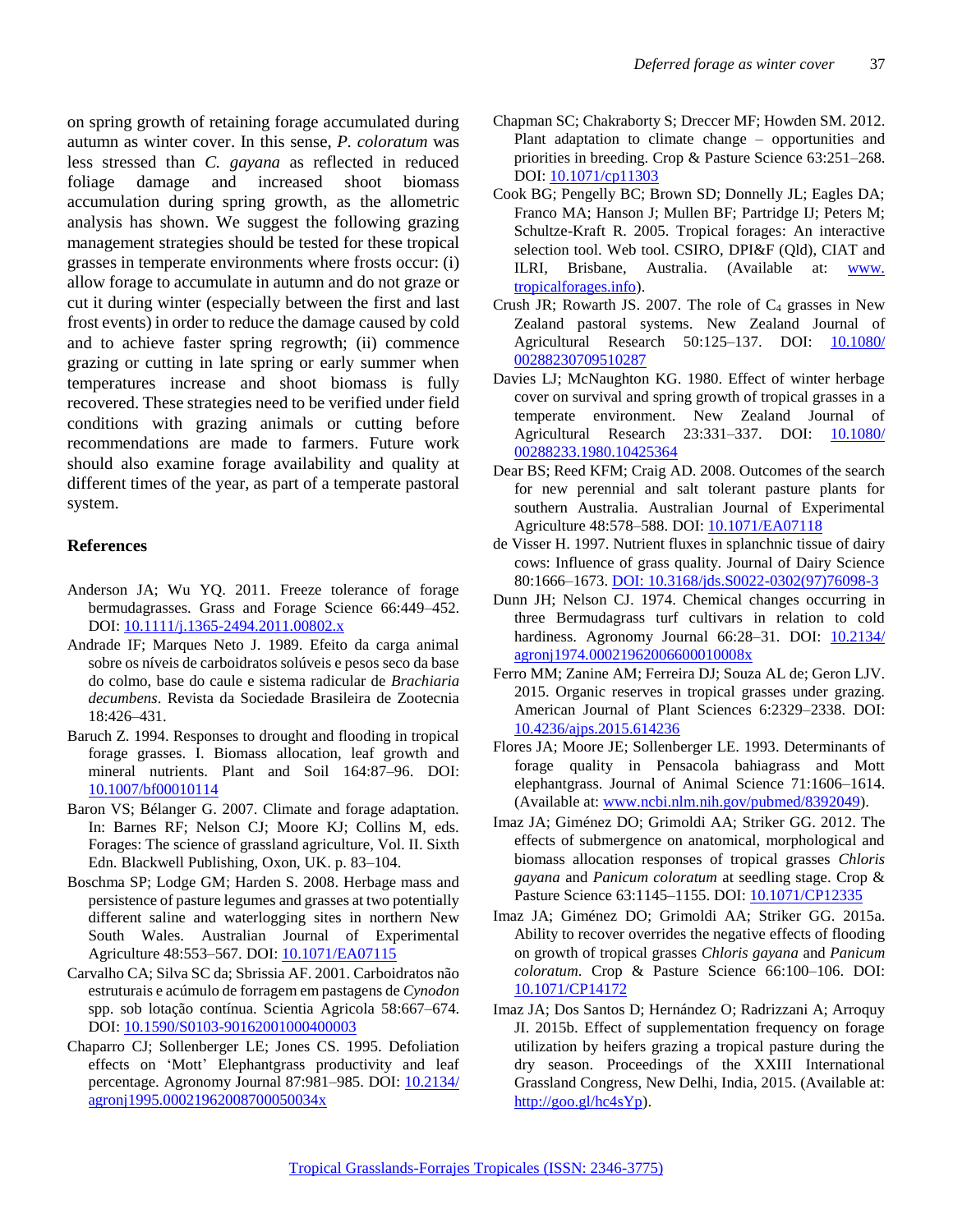- IPCC (Intergovernmental Panel on Climate Change). 2006. 2006 guidelines for national greenhouse gas inventories. Vol. 4: Agriculture, forestry and other land use. Prepared by the National Greenhouse Gas Inventories Programme, Eggleston HS; Buendia L; Miwa K; Ngara T; Tanabe K, eds. Institute for Global Environmental Strategies (IGES), Hayama, Japan. (Available at: [www.ipcc-nggip.iges.or.jp/](http://www.ipcc-nggip.iges.or.jp/public/2006gl/) [public/2006gl/\)](http://www.ipcc-nggip.iges.or.jp/public/2006gl/).
- Ivory DA. 1975. The effect of temperature on growth of tropical pasture grasses. Ph.D. Thesis. University of Queensland, Brisbane, Australia.
- Johnston WH. 1996. The place of C4 grasses in temperate pastures in Australia. New Zealand Journal of Agricultural Research 39:527-540. DOI: [10.1080/00288233.1996.](http://dx.doi.org/10.1080/00288233.1996.9513213) [9513213](http://dx.doi.org/10.1080/00288233.1996.9513213)
- Jones CA. 1985. C4 grasses and cereals: Growth, development, and stress response. John Wiley & Sons, New York, USA.
- Kobayashi T; Nishimura S; Tanaka S. 1978. Growth of tropical and subtropical grasses in the south-western area of Japan as influenced by air temperature. 1. Effect of sowing date, growth stage and cutting frequency on growth and yield. Science Bulletin of the Faculty of Agriculture, Kyushu University 32:169–175.
- Loch DS. 1980. Seed assures future of Callide Rhodes. Queensland Agricultural Journal 106:183-187.
- Loch DS; Rethman NFG; Van Niekerk WA. 2004. Rhodesgrass. In: Moser LE; Burson BL; Sollenberger LE, eds. Warm-season (C4) grasses. Agronomy Monograph 45. American Society of Agronomy, Madison, WI, USA. p. 833–872. DOI: [10.2134/agronmonogr45.c25](http://dx.doi.org/10.2134/agronmonogr45.c25)
- Long SP. 1999. Environmental responses. In: Sage RF; Monson R, eds. C4 plant biology. Academic Press, New York, USA. p. 215–249. DOI: [10.1016/b978-012614440-6/50008-2](http://dx.doi.org/10.1016/b978-012614440-6/50008-2)
- Ludlow MM. 1980. Stress physiology of tropical pasture plants. Tropical Grasslands 14:136-145. (Available at: [https://](https://goo.gl/1U2Vb9) [goo.gl/1U2Vb9\)](https://goo.gl/1U2Vb9).
- Márquez EJ; Rada F; Fariñas MR. 2006. Freezing tolerance in grasses along an altitudinal gradient in the Venezuelan Andes. Oecologia 150:393-397. DOI: [10.1007/s00442-006-](http://dx.doi.org/10.1007/s00442-006-0556-3) [0556-3](http://dx.doi.org/10.1007/s00442-006-0556-3)
- Moore KJ; Boote KJ; Sanderson MA. 2004. Physiology and developmental morphology. In: Moser LE; Burson BL; Sollenberger LE, eds. Warm-season (C4) grasses. Agronomy Monograph 45. American Society of Agronomy, Madison, WI, USA. p. 179-216. DOI: [10.2134/agron](http://dx.doi.org/10.2134/agronmonogr45.c6) [monogr45.c6](http://dx.doi.org/10.2134/agronmonogr45.c6)
- O´Reagain P; Bushell J; Holloway C; Reid A. 2009. Managing for rainfall variability: Effect of grazing strategy on cattle production in a dry tropical savanna. Animal Production Science 49:85-99. DOI: [10.1071/EA07187](http://dx.doi.org/10.1071/EA07187)
- Ostrowski H; Fay MF. 1979. Cool season productivity of five tropical grasses in a high rainfall area of south-east Queensland. Tropical Grasslands 13:149–153. (Available at: [https://goo.gl/D09xuF\)](https://goo.gl/D09xuF).
- Pearson CJ; Kemp H; Kirby AC; Launders TE; Mikked C. 1985. Responsiveness to seasonal temperature and nitrogen

among genotypes of kikuyu, paspalum and bermuda grass pasture of coastal New South Wales. Australian Journal of Experimental Agriculture  $25:109-116$ . DOI:  $10.1071/$ [ea9850109](http://dx.doi.org/10.1071/ea9850109)

- Perelman SB; León RJC; Oesterheld M. 2001. Cross-scale vegetation patterns of Flooding Pampa grasslands. Journal of Ecology 89:562–577. DOI: [10.1046/j.0022-0477.2001.](http://dx.doi.org/10.1046/j.0022-0477.2001.00579.x) [00579.x](http://dx.doi.org/10.1046/j.0022-0477.2001.00579.x)
- Pitman WD. 2001. Environmental constraints to tropical forage plant adaptation and productivity. In: Sotomayor-Rios A; Pitman WD, eds. Tropical forage plants: Development and use. CRC Press, Boca Raton, FL, USA. p. 17-23. DOI: [10.1201/9781420038781.ch2](http://dx.doi.org/10.1201/9781420038781.ch2)
- Poorter H; Nagel O. 2000. The role of biomass allocation in the growth response of plants to different levels of light, CO2, nutrients and water: A quantitative review. Australian Journal of Plant Physiology 27:595-607. DOI: [10.1071/](http://dx.doi.org/10.1071/pp99173) [pp99173](http://dx.doi.org/10.1071/pp99173)
- Poorter H; Bühler J; van Dusschoten D; Climent J; Postma JA. 2012. Pot size matters: A meta-analysis of the effects of rooting volume on plant growth. Functional Plant Biology 39:839–850. DOI: [10.1071/FP12049](http://dx.doi.org/10.1071/FP12049)
- Robinson DL; Castillo AE; Kong T. 1993. Acid tolerance of forage species. Better Crops 77(4):8–11.
- Sage RF; Pearcy RW. 2000. The physiological ecology of C<sup>4</sup> photosynthesis. In: Leegood RC; Sharkey TD; von Caemmerer S, eds. Photosynthesis: Physiology and metabolism. Kluwer Academic Publishers, Dordrecht, The Netherlands. p. 497–532.
- Schnyder H; de Visser R. 1999. Fluxes of reserve-derived and currently assimilated carbon and nitrogen in perennial ryegrass recovering from defoliation. The regrowing tiller and its component functionally distinct zones. Plant Physiologist 119:1423–1436. DOI: [10.1104/pp.119.4.1423](http://dx.doi.org/10.1104/pp.119.4.1423)
- Soares Filho CV. 1991. Variação sazonal de parâmetros bioquímico-fisiológicos em *Brachiaria decumbens* estabelecida em pastagem. Dissertação (Mestrado). Escola Superior de Agricultura "Luiz de Queiroz", Universidade de São Paulo, Piracicaba, SP, Brazil.
- Sollenberger LE; Reis RA; Nussio LG; Chambliss CG; Kunkle WE. 2004. Conserved forage. In: Moser LE; Burson BL; Sollenberger LE, eds. Warm-season (C4) grasses. Agronomy Monograph 45. American Society of Agronomy, Madison, WI, USA. p. 355–387. DOI: [10.2134/agron](http://dx.doi.org/10.2134/agronmonogr45.c10) [monogr45.c10](http://dx.doi.org/10.2134/agronmonogr45.c10)
- Soriano A. 1991. Río de la Plata grasslands. In: Coupland RT, ed. Ecosystems of the world 8A: Natural grasslands. Introduction and Western Hemisphere. Elsevier, Amsterdam, The Netherlands. p. 367–407.
- Striker GG. 2008. Visiting the methodological aspects of flooding experiments: Quantitative evidence from agricultural and ecophysiological studies. Journal of Agronomy & Crop Science 194:249-255. DOI: [10.1111/](http://dx.doi.org/10.1111/j.1439-037X.2008.00317.x) [j.1439-037X.2008.00317.x](http://dx.doi.org/10.1111/j.1439-037X.2008.00317.x)
- Tischler CR; Ocumpaugh WR. 2004. Kleingrass, blue panic and vine mesquite. In: Moser LE; Burson BL; Sollenberger